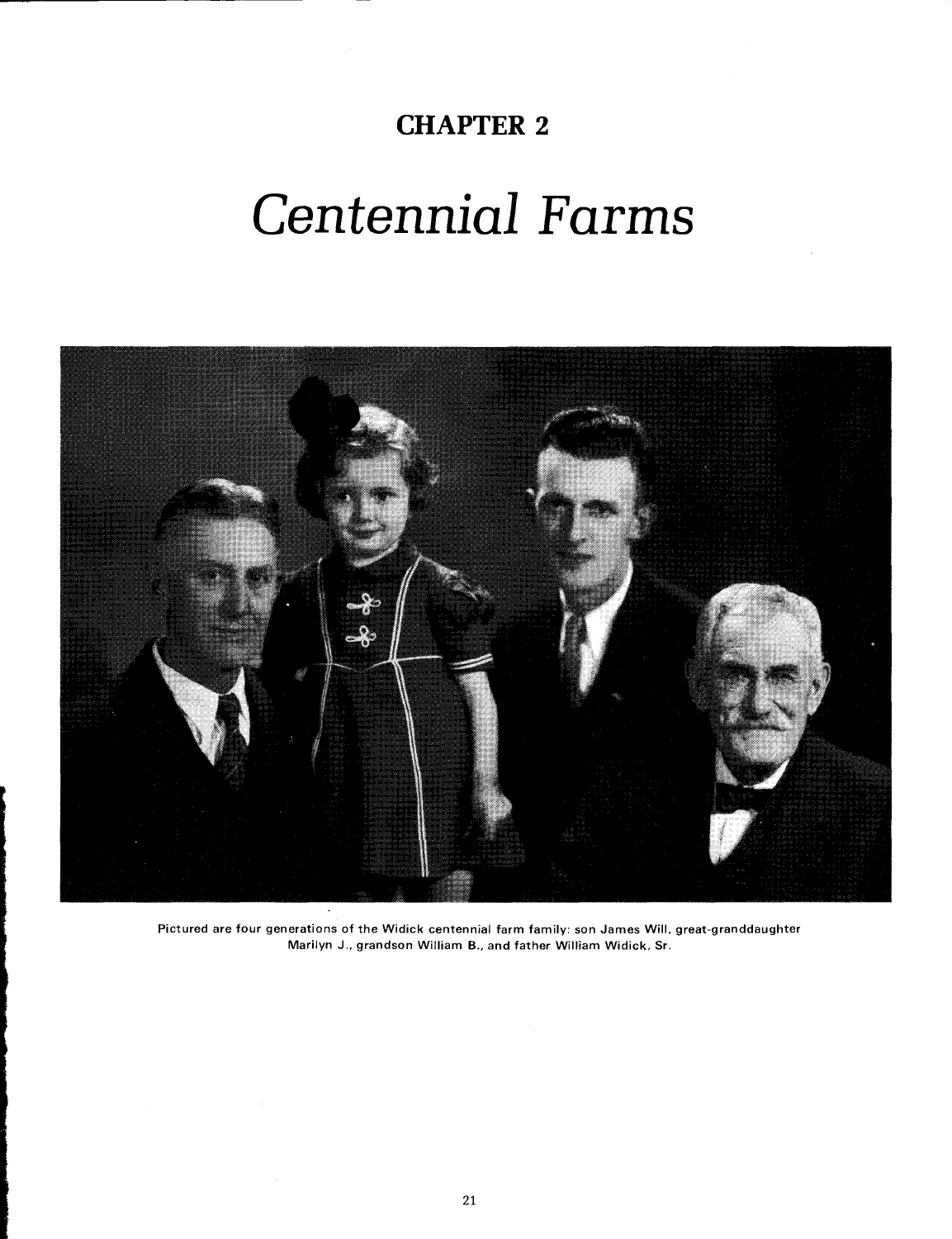A Centennial Farm is one that has been in the same family for 100 years or more. There are many centennial farms in the Moweaqua area. The following pages briefly describe them, along with their location.

# **BEN JAMIN FREEMAN**

Benjamin Freeman was born in Boston, Mass. December 31, 1803. He came to Hillsborough, Illinois with his wife and children in 1836. As he was a survey or of government land, it was thought his early death at age 38 was caused from malaria.

The list of land holdings in his estate included property in Shelby, Christian, Monroe and Randolph Counties. The original entries were dated March 3, 1837 "United States to Benjamin Freeman ."

The only lands in Shelby County that are still owned by descendants of Benjamin Freeman, recorded in Book A, original entry March 3, 1837 are: "The S.W. 1/4 of Section 28, TP. 14N., R. 2E, 160 acres. The west  $\frac{1}{2}$  of the S.E. $\frac{1}{4}$ Section 28, TP., 14N R. 2E., 80 acres."

Some Moweaqua people may remember when the above land was called "Paradise Farm" with its' lovely old house and rows of elm trees down the front lawn.

This farm is located one mile east of Moweaqua and is presently being farmed by Wayne Wooters.

# **R. R. GORDEN-L. D. EVANS**

According to tradition, R. R. Gorden and his brother set out together to see the world. Before long they had a violent quarrel and decided to go their separate ways, one then spelling his last name Gordon and the other, Gorden. R. R. Gorden decided to come to America. On board ship Mr. Gorden met L. D. Evans, who also had the urge to travel. They became life long friends. They had a great knowledge of Scotland and Ireland and were probably from the area. They traveled throughout eastern America, settling for awhile in Ohio and Indiana. They eventually located in the Moweaqua vicinity well over 125 years ago, before the town existed. There was only a dirt road with a trading post in the area.

R. R. Gorden farmed northwest of what is now Moweaqua and had his own blacksmith shop. He married Nancy Frost and they had eight girls and two boys, all of whom have now passed away.

L. D. Evans homesteaded land southeast of town and erected a shack near the center of his land where he lived with his wife, Margaret Riblin. Both L. D. and R. R. were charter members of the local Masonic Lodge. L. D. Evans donated land to be used as a Masonic Cemetery, the only stipulation being that all of his and Mr. Gorden's descendants who cared to could have burial space there. These two close friends are buried quite near each other in this cemetery. The L. D. Evans' had several children, one of whom was John W. Evans.

John Williams Evans married Martha Elizabeth Gorden, the oldest child of R. R. Gorden. L. D. Evans divided his land and John William died in 1904, leaving his share of land to his wife. The John Evans' had six children, three of whom died young. Beulah, who is 86 and now lives in Decatur with her daughters Mildred (Mrs. Ray) Dade, Connie (Mrs.

Ralph) Tall, Genevieve (Mrs. Delmar) Small and Mabel, who married Harry Bramblett. The Brambletts inherited part and bought the rest of John William Evans forty acres of L. D. Evans homestead land.

The farm is located one mile South, 1% miles East of Moweaqua. It is being farmed by Vern Fulk.

#### **SMULL FARM**

Morris Ketchup of the State of New York, John Moore and Samuel D. Lockwood, trustees for the State of Illinois gave a deed bearing the date of March 24, 1851 and a second deed bearing the date of Sept. 31, 1851 to Philip Wohlford.

Philip Wohlford's will left the land to his heirs, Juliana Haas and John Haas, her husband, and Amanda C. McCauley and John McCauley, her husband. These heirs deeded this land to Henry Smull of Stephenson County, Illinois, June 25, 1874 for the amount of \$1200.00. Philip Wohlford's wife was the sister of Henry Smull.

Henry Smull's will left the land to his widow, Elizabeth for her lifetime, then to his children: Henry A., William W., Charles E., and daughters Lizzie E, and Bertha C. Smull. Henry Smull died March 2, 1900 and his will was probated March 28, 1900. Elizabeth Smull, his widow died March 22, 1933 and the farm became the undivided property of Henry Smull, Bertha Smull and Lizzie Smull Plummer. One heir was deceased and the other was given other land nearby. Henry was living on and farming the farm.

Henry A. Smull and Martha Jane Denton were married August 26. 1891 and started their married life on this farm. Henry Smull and wife moved to Macon at this time. The rent paid by Henry A. Smull was cash rent of \$5.00 per acre all the years he lived on the farm except the World War I years of 1917 and 1918 when he paid \$7.00 per acre. Henry A. kept up the improvements. He built a large double corn crib in 1905 with A-1 Oak frame. The crib was never painted and stood until 1971. The first crib was made of rails.

When the Smull family moved to the farm in 1874 there was a small three-room house with two small rooms above a larger ground-floor room. Henry was a carpenter and soon built two rooms across the front of the house,  $1\frac{1}{2}$  stories high. He also built a summer kitchen, smoke house, coal shed, shop, implement shed and barn. The barn stood until 1971.

Henry A. Smull, a widower, Bertha Smull and Lizzie Smull Plummer gave a warranty deed dated August 6, 1943 and filed Feb. 7, 1947 to Gladys R. and Otis L Ekiss, wife and husband.

Wayne Ekiss and wife, Betty, started married life on this farm in 1949. In 1952 Lloyd and Gladys built a new modern home and moved into it in August and named it Greenlawn Farm. Kenneth and Betty moved to the rented farm vacated by Lloyd and Gladys. Lloyd and Kenneth were farming together at that time.

The two car garage built by Henry A. Smull, after purchasing a new Jackson automobile in 1917, still stands. The shallow well dug by hand and walled with brick that has served the thirsty people of each generation is still used, likewise the original pump. The same cistern is still in use. Dates of well and cistern are unknown. The highchair the Henry Smull family brought from Stephenson County and used by all their children stands in a corner of the living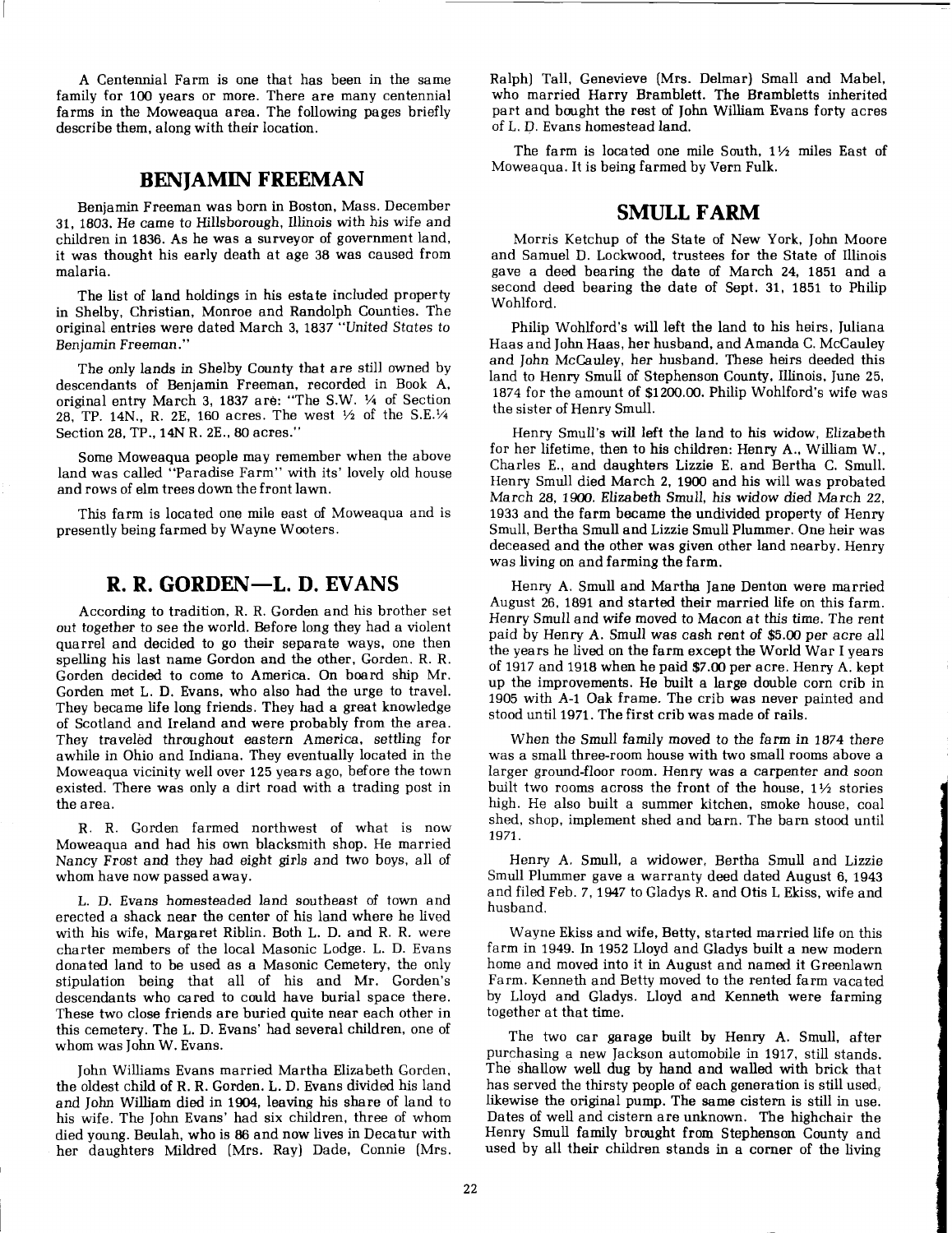room on this same farm. Kenneth Ekiss has in his possession the corn planter used by Henry Smull, his greatgrandfather. Henry **A.** Smull, when a small boy, sat in a second seat in a position to move a lever to drop the grain in the rows. A device to check corn in crossrows was later added.

Kenneth and Betty Ekiss are now farming the land, on Smull descendants having ever farmed there. Gladys Ekiss deeded 40 acres to Kenneth and Betty in 1973.

When the Smulls moved to the Shelby County farm it was low swamp land covered with prairie and swamp grass that was very hard to turn with the wooden walking plow. They dug an open ditch half way across the farm to help drain it. Later a large tile ditch was laid by hand which enabled the open ditch to be closed.

Rattlesnakes were seen occasionally. Elizabeth Smull killed one with her garden hoe. All women who have lived on this farm were typical farm women and successful gardeners.

Lloyd Ekiss passed away July 6, 1970 and his widow, Gladys, lives on the farm and gardens in the backyard where there was once a grape arbor, blackberry patch, chicken yard and smoke house. The spot where the smoke house stood does not produce crops of any value. The land, after 100 years of use, yielded a  $11\frac{1}{2}$  pound turnip, several 35 pound squash, popcorn, potatoes, tomatoes, sweet potatoes, and gourds by the hundreds in 1975.

This farm is located 7 miles East, 1 mile North and  $\frac{1}{2}$ mile East of Moweaqua.

#### **WIDICK**

Samuel Widick, a native of Pennsylvania, emigrated and settled on Flat Branch in Prairieton Township in 1824, he being the first white man in that section, all others being Indians. Game was then so plentiful that he often stood in the cabin door and shot deer. He was a soldier in the war of 1812 and in the Black Hawk War. He joined I Capt. Long's Company in August, 1861 and marched to Decatur. He passed muster easily, giving his age as 41, Decatur. He passed muster easily, giving his age as 41, though 81 years of age, at Camp Pugh, Decatur. He died in his country's service in St. Louis on April 22, 1862 at the ripe old age of 82. A remarkable man thus to hav his country's service in St. Loui3 on April 22, 1862 at the ripe old age of 82. A remarkable man thus to have served his country in three wars so far apart and having died in the service.

> Joseph Widick, a descendant of Samuel Widick, purchased 40 acres of land in Prairieton Township, from the Illinois Central Railroad on September 3, 1851, purchase price being \$400.00.

> William Widick, a descendant of Joseph Widick, was one of ten children born to Abner and Eliza Jacobs Widick, five of whom died in their early childhood, within a few months of each other during the epidemic of "spotted fever." In 1856 through 1864, there was a shortage of quinine, the only available medicine at that time. The above named William Widick married Minerva Workman on April 9, 1870. To this union was born three children: Abner, Margaret and James William. He purchased adjoining land in Prairieton Township until he acquired 265 acres of land. James William, son of William Widick, also purchased adjoining farm land. This farm now contains 400 acres, the original of which has descended through six generations, present owners being William B. (W. B.) Widick and Marilyn Widick Younker, his daughter.

This farm is located  $3\frac{1}{2}$  miles southwest of Moweaqua in Prairieton Township.

-

## **CLARK**

William R. Clark was born in Warren Co., Ohio on Feb. 26, 1803 or Feb. 14, 1802, only child of William Clark and Rachel Ross Clark. He married Nancy Burger on Dec. 19, 1824, and they had eleven children: Rebecca Clark Fothergail; Rachel Clark Breeding; Mary Ann Clark; Matilda Clark Certain (Certin); Eliza Clark Snell; twins, James W. and William L. John; Jasper N.; Emory; and Ruth E. Clark Smith Johnson.

Mr. Clark was raised in Warren County on the banks of the Miami River, four miles from Lebanon, Ohio, the county seat. In the time of his boyhood, little attention was paid to education, and he went to school very little. As soon as he became old enough, he was obliged to work. He lived with his crippled grandfather, so he was in charge of the farm at an early age.

He was employed for eighteen years in teaming between the Miami River and Cincinnati, Ohio. He drove a six horse team over the new country from Lebanon, Clarksburg, Milford and Foster Crossing, carrying flour, pork, whiskey and other freight, and bringing back supplies for other country towns.

Later he farmed on rented land, possibly near Morristown, Ohio, as they lived there in 1853. The Miami valley was very rich and productive, and land prices were very high, so he determined to go to Illinois where he could secure land of his own.

He went to Flat Branch Township, Shelby County, Illinois in 1854, taking his wife and children by prairie schooner, and first settled on the prairie north of the timber. In the fall of that year, he settled on eighty acres, which he had entered at \$2.50 an acre, on Section 21 in the same township. He built the first house on the prairie in that township between the timber and the railroad.

He and his descendants have lived on that same farm almost 122 years. Those descendants are: William J. Clark, son; Charles S. Clark, grandson; and Fern Clark Wooters, great-granddaughter.

Mr. Clark was a Democrat and voted for Jackson for President in 1824, and for all Democratic presidential candidates thereafter. He was a member of the Masonic Lodge.

William R. Clark died Sept. 22, 1889 and was buried in Bethany Cemetery northeast of Assumption, Illinois, about three miles from the farm he settled on in the fall of 1854.

### **DAY FARM**

Mr. and Mrs. Raymond Day live on the farm five miles northwest of Moweaqua that has been in the family since May 10, 1854. It has been continuously farmed by some member of the family.

The farm commenced with a Patent Deed from the act of Congress of April 24, 1880 entitled "an act making further provision for the sale of public lands" signed by the President, James Monroe. Robert Timberlake had the No. 1 deed. He sold it in 1836 to William J. Barrett, Warsaw, Illinois, and it was inherited by Robert J. Barrett of St. Louis, Mo. He sold it to James Barrett of Sangamon County, Illinois.

Then the farm was sold to George Gregory, the great, great grandfather of the present owner, Raymond E. Day.

George Gregory willed part of the farm to his daughter, Elizabeth Day and her heirs, one of whom was Raymond's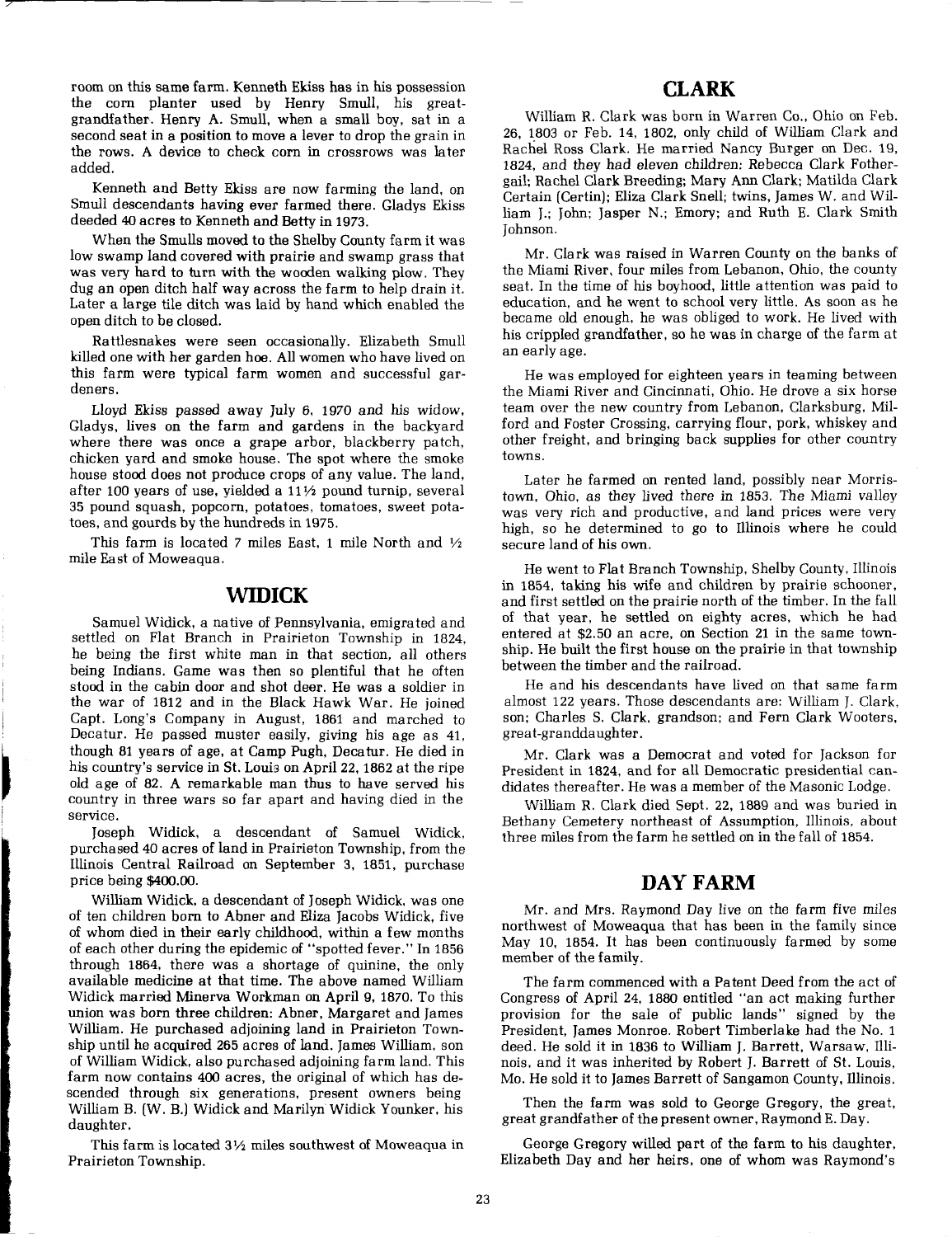<sup>I</sup>grandfather Edward Day. He eventually bought the shares of In 1856 the farm was purchased by Mr. John M. Friedley.

heirs sold it in 1946. After his death Raymond and Kathryn bought the farm in 1964.

## **SNELL FARM**

William Henry Snell, a native of Germany, came to America in Colonial time. He was a cooper and followed that trade in Maryland until 1795, when he went to Kentucky with his family, making the trip down the Ohio River in flatboats, which had to be guarded to keep the Indians away. After a few years, they moved on west to Ohio, where he bought a small piece of land to clear for farming.

William Snell's son, Daniel, learned the trade of cooper and also helped his father with the farming. He married Sarah Peshenpaugh from Pennsylvania and they lived on the Ohio farm all their lives.

Daniel and Sarah's son, Frederick Peshenpaugh Snell, attended the pioneer schools (the parents paid according to how many children they sent to school; thus called subscription schools). Frederick lived with his parents and helped farm their land. In 1853 he married Miss Eliza Clark, daughter of William and Nancy Clark, of Warren County, Ohio. They came to this state and this county in 1855 "attracted thither by the many fine advantages offered to young and energetic farmers to pursue their vocation successfully on this soil of surpassing fertility." Frederick purchased eighty acres of unimproved land in what is now Flat Branch Township, bought a log cabin, which he moved to the place, and that was his first home in Illinois. He worked to improve the land and the well directed toil brought him prosperity. From time to time, he bought more land to add to the original eighty acres. In 1882, Mr. Snell rented the farm and moved to Decatur for three years and then moved back to Moweaqua, where they were active in the Presbyterian Church. He was a firm believer in the doctrines of the Democratic party. They had six children: Mark, Frank, Charles, William, James E., and Cora.

Frank Snell farmed the land for several years, then moved to Moweaqua and over the years became interested in the buying and selling of horses and livery stables. He formed the first electric light plant and later, with Mr. Walker, built elevators at Radford, Moweaqua and Walker. Frank Snell, who was married to Josephine Watson, had two children, Lloyd and Roland. Lloyd Snell moved to the farm and farmed the land for a number of years. He died from an acute appendicitis. His brother, Roland, moved to the farm, living there for approximately nine years before he moved to Decatur in 1925. The farm is now owned by Roland Snell's son, Frank Bradley Snell.

The farm is located **4** miles south, 2 miles east of Moweaqua.

# **ROUND GROVE FARM Stewart Farm**

Round Grove Farm is located three and a quarter miles east of Moweaqua in Section 35. Early deeds show the purchase of the land in 1852 by Charles Cornell from the United States Government.

<sup>I</sup>the other heirs and lived on the farm for many years. The purchase was for a quarter section of land with 10 acres Edward Day willed the land to his eleven children.  $Ray-$  of timber, 20 acres of brush, 32 acres in cultivation and the Internal of the Internal or timber,  $20$  acres of brush, 32 acres in cultivation and the Internal or th mond's father, Raymond A. Day bought the farm when the remainder in pasture. The improvements included a house the log house was replaced by a frame structure which stood until 1973.

> In 1866 James Gray Stewart came to Moweaqua Township following the Civil War. He was a native of Blair County, Pennsylvania, near Altoona. In 1868 he married Martha Elizabeth Friedley. They moved to the farm in Moweaqua Township. Mrs. Martha E. Stewart died in 1877. Four years later he married Tryphena Margaret Brooks. The farm has been in the Stewart Family since 1868.

#### **HARRY HUDSON**

Harry was born in the east part of town where the Presbyterian parsonage now is. His dad was Thomas, Jr.; his mother Viola Wynn. His dad came from England in 1859 in a sailboat, the trip taking 6 weeks. During bad weather, the boat would anchor and keep a warning bell ringing. They had 8 children. Their grandparents came to Moweaqua because relatives Uncle Henry and Aunt Betsy Day had settled here. Until they found a place to live they slept in a room above the Day Store. They bought this farm in 1860. The 100 year old barn is still standing. The home was destroyed by fire. The Hudson farm has been certified by the State of Illinois as a "Centennial Farm."

This farm is located one mile east and  $\frac{1}{2}$  mile south of Moweaqua. It is farmed by Hal and Phil Bohlen.

#### **SANNER FARM**

**A** deed dated February 23, 1861, shows that Edward B. Sanner purchased 320 acres for \$8.10 per acre.

Edward B. Sanner's parents came to Illinois in 1833 and began farming in Madison County. Edward, the seventh child, was born April 20, 1839 in Moro Township, Madison County. He married Naomi Pierson in Bunker Hill, Macoupin County in 1865. They were the parents of nine children. Naomi died in 1924 and Edward died in 1928.

The south half of the southwest quarter of Section 20, consisting of 80 acres, was deeded to Samuel Sanner, son of Edward B. Sanner, on December 29, 1914. On March 8, 1917 this 80 acres was sold to Samuel's brother, Truman Quintus Sanner for \$16,000.

Edward B. Sanner deeded the northwest quarter and north half; southwest quarter 240 acres to Truman Q. Sanner, his son, on December 29, 1914. By 1917, Truman Quintus Sanner thus owned the entire west half of Section 20, the farm on which he was born in 1882 and lived all his life.

In 1960, Truman Quintus Sanner joined with his children in forming T. Q. Sanner Farms, Inc., one of the first family farming corporations in central Illinois. Mr. Sanner then transferred Section 20 to T. Q. Sanner Farms, Inc., in such a way that at the time of his death in 1967, he and his children each had equal shares of the corporation.

At the present time, in 1976, T. Q. Sanner Farms, Inc. continues to own all of Section 20 in Penn Township, Shelby County, Illinois, including the one-half section acquired in 1866 by E. B. Sanner, the grandfather and great-grandfather of the present shareholders.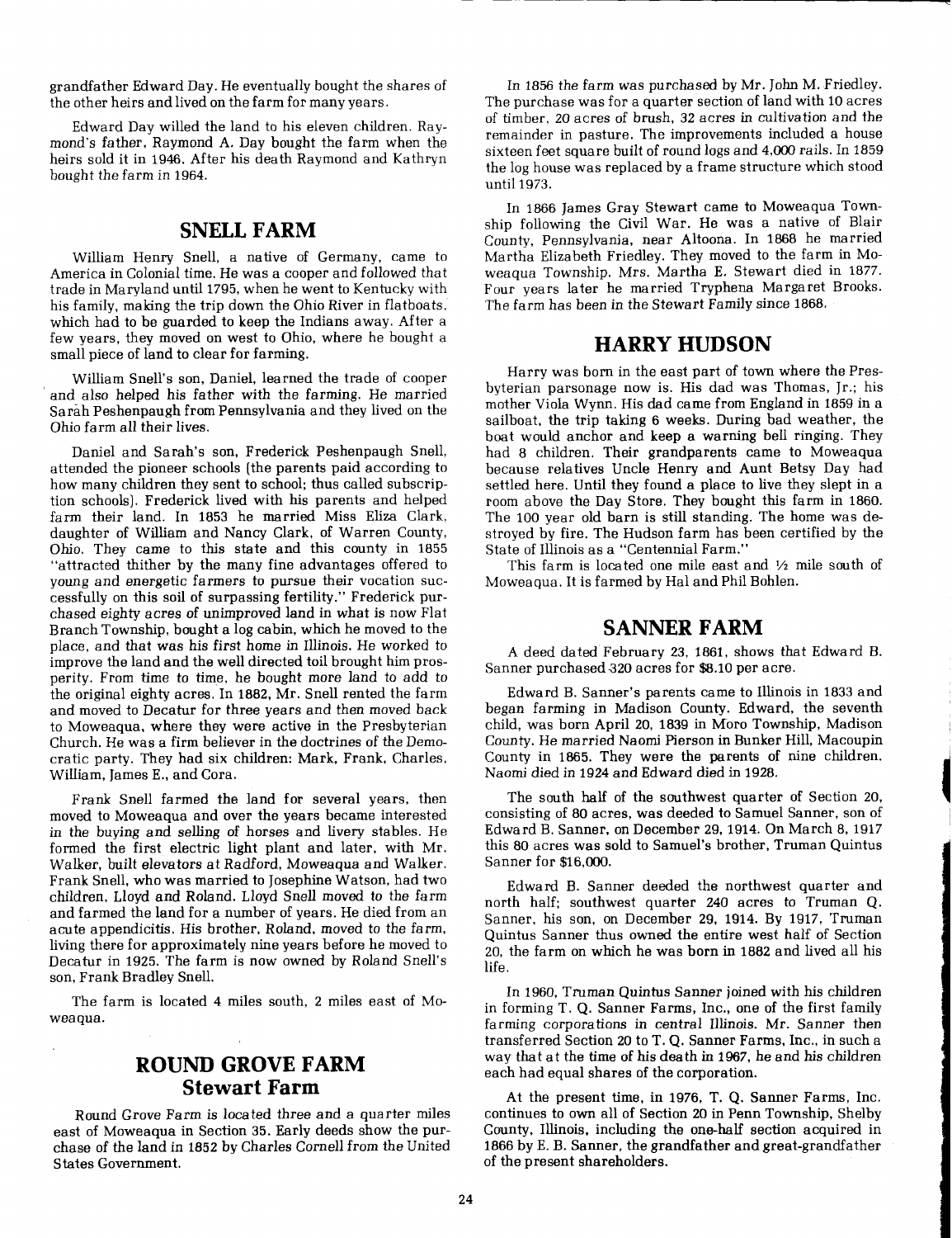It is said that E. B. Sanner bought the west half of Section 20 while on a search in central Illinois for a new homesite. With his father, Samuel Sanner Sr., and several brothers, they drove their wagon up to the auction, inspected the property, and entered into the bidding. Since Mr. Samer was a stranger, and not especially prosperous looking, the auctioqeer cautioned him that it was a cash sale. Mr. Sanner responded with the high bid, whereupon the clerk rather nervously asked for payment. The Sanner boys then got up from the kegs on which they had been sitting on the wagon, pried off the tops and emptied sufficient gold coins on the surprised clerk's desk to pay for their purchase.

Another item of interest with respect to this farm is that Robert S. Lincoln, a son of Abraham Lincoln, was a trustee for the railroad lands, and in 1892 he documented and acknowledged the sales of Section 20 in 1866.

This farm is located 6 miles east, 2 miles north,  $\frac{1}{2}$  mile east of Moweaqua.

### **CLIPSTON FARM**

The farm in South Macon Township now owned by Joseph M. Clipston, Sr., was purchased by his grandfather, Joseph Kilbourn Clipston in 1862. According to the deeds the price of the land ranged from \$10 per acre to \$15 and \$30.

**J.** K. Clipston came to the United States from England in 1851 with his brother James. James later settled near Warrensburg. He worked three years near Philadelphia, Penn., then went to California to mine for gold.

He returned to Pennsylvania in 1857 and married Merthine Francis. They then came back to Illinois and bought 200 acres in Shelby County east of what is now known as Hilvety's Airport. Later he purchased the land a mile east and on the north side of the road. They had five children: Grant (Bud), Kate, Charles, Jennie and Elmer.

Elmer married Anka Bohlen, oldest daughter of Peter and Maria Bohlen. They had one son, Joseph Martin, the present owner of the farm.

This farm is on a Moweaqua rural route and in the Moweaqua School District. The farm is located three miles east, two miles north,  $\frac{1}{2}$  mile east of Moweaqua.

#### **JESSIE BURKETT**

Her father, Francis Sanders, was born in Tennessee; her mother Amanda Ellen Mitchell, was raised by Quakers in Pennslyvania. She came here on a visit and met Mr. Sanders. There were three sons and some years later they had Jessie. She is very proud of her father who fought in the Civil War, was a great musician, and was in the 62nd Ill. Infantry band that played at Lincoln's funeral. After the war, her dad arrived in Moweaqua, on foot, an orphan, and penniless. **A** family by the name of Scribner took him in. There were no roads here and the prairie grass was about three feet high. By sheer labor and perseverance he cleared some land. Many neighbors moved on, but since he could get very little for his land, he stayed with it and the farm increased in size and value and is still in the family.

Jessie attended the Round Grove School. Just north of the school was a timber. Wild broncs were brought in and stayed there until they were sold. She married Sam Burkett, who worked for the railroad. They attended Sanner Chapel Church. They had no children.

This farm is located 7 miles east of Moweaqua.

#### **POPE FARM**

Because Daniel Jaggers served three years as a soldier in the Civil War, Company A26 of the Illinois Infantry, he was given a two acre square of ground on a clay hill in Section 1 of Flat Branch Township. Formerly inhabited by an Indian tribe, it was then covered with walnut and hickory trees. Through the years Indian relics have been found on the land, and an Indian grave is on one of the hills.

Daniel built a one room log cabin, married Mary Hayes and reared six children: James, Martha, Jessie, Anna, John, and Stephen. Daniel died in 1897 and his wife in 1923.

Harvey Daniel Pope, when only a barefoot boy, came to live with his grandmother Jaggers. He hired out as a farm hand, trailing a one horse plow for 50c a day. Naomi May Cutler journeyed here from Kerwin, Kansas in a covered wagon with her father after her mother had died. Her brothers Charlie and Carl and sister Pearl also made the trip. They settled a quarter of a mile south of what became Pleak's Corner. Harvey Pope and Naomia Cutler married and later bought what was then called Jaggers' Hill from Mrs. Jaggers. This included four acres of land and a two room house which they later enlarged. The name was changed to Horse Shoe Ranch. Harvey operated a horse drawn sorghum mill there and was road commissioner for sixteen years. He also is remembered for playing the violin by ear for dances in Pleak Hall. He charged fifty cents a night. In 1953 the Popes donated a large pink granite rock left on the creek bed by a glacier millions of years ago, to the Moweaqua Park. On it is the inscription, "For those that gave their lives for their country."

After the Pope's passed away in 1953 they deeded their forty acres and home to their daughter, Mrs. Juanita Pearl Brookshire Mathias. This is still her possession.

This farm is located 3 miles east, 2 miles south then  $1\frac{1}{2}$ miles east of Moweaqua.

#### **SNYDER FARM**

William J. Snyder was born in 1842 in Prairieton Township, one half mile west of Moweaqua. He was the fourth of eight children of Michael and Margaret Snyder. His father was founder of Moweaqua. In November of 1867 he moved to the farm located in Section 8 of Flat Branch Township. He had married Eliza Ann Gwinner a month earlier. Ernest one of their six children, was born in 1873 and married Mittie Blanchette in June, **1904.** To this union were born Jacob Blanchette in 1906 and Vernon Gwimer in 1908, who was accidentally killed when he was twenty-two years old. Ernest died in 1946. J. Blanchette married Evelyn Lockart in 1928. They had three children who reached maturity. One of these, Gwinner, married Diane Dagner in 1958. They and their three children now live on the original farm, which has remained in and been farmed by members of the family since 1867.

This farm is located two miles south of Moweaqua

# **OTTA FARM**

It was in 1863 when he was 19 years old that August Otta came to the United States on a sailing vessel from Altenburg, Germany, by way of New Orleans after a voyage of 60 days. From New Orleans he came to Macoupin County with 50c in his pocket. The first year he worked for John Henry Bauer for \$60.00 and room and board.